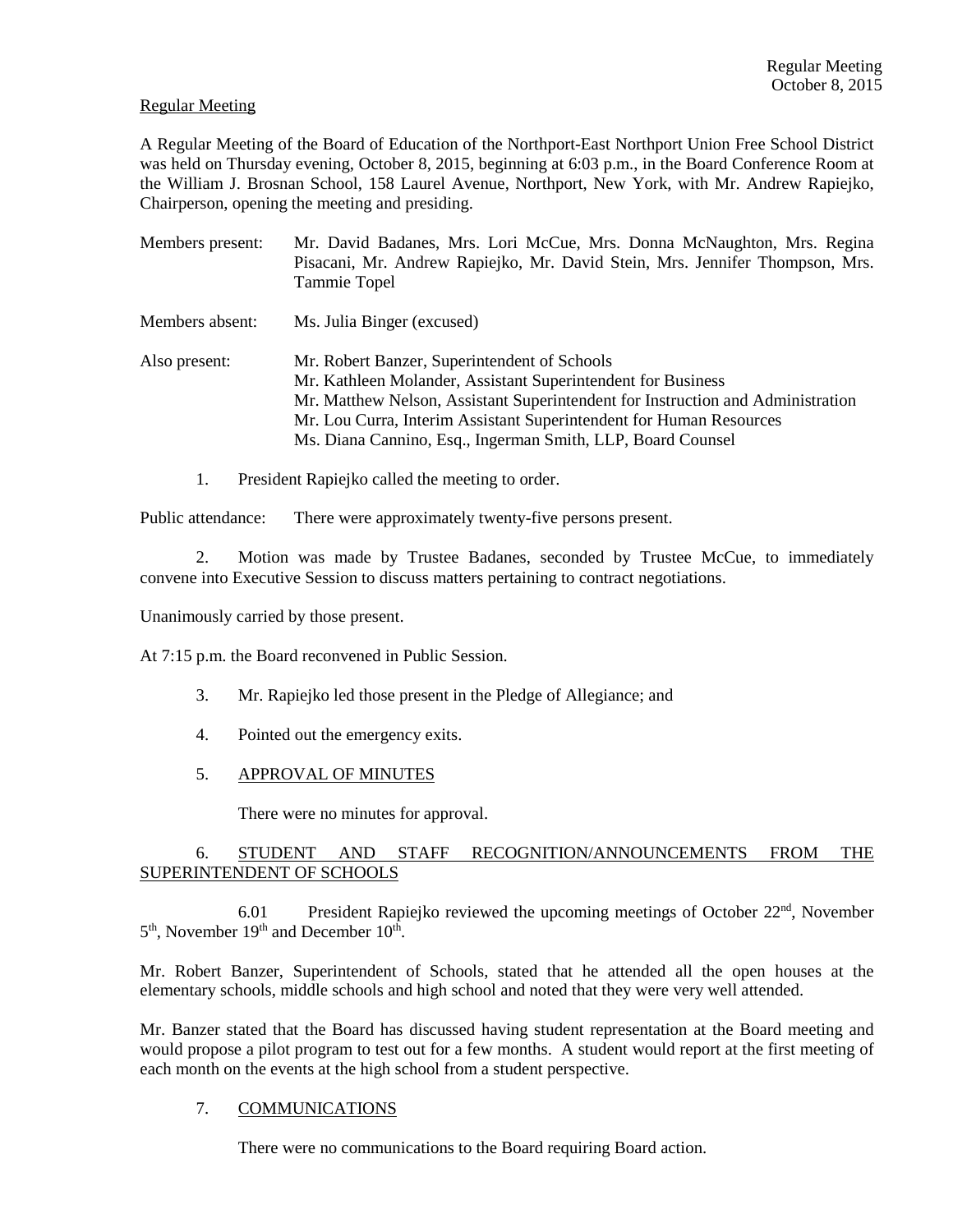## 8. PUBLIC COMMENT/PARTICIPATION

Name Comment Andrea Mercer Addressed the Board about rumors that the District would be outsourcing the School Lunch Employee school lunch program after the abrupt resignation of the school lunch director and asked if their jobs were in jeopardy.

Mr. Banzer stated that the Board received the director's resignation, it is part of the personnel actions report, and there is no preconceived notion about what is going to happen to the lunch program.

President Rapiejko stated that if there are any changes to the lunch program they would involve a lot of discussion at the Board level and that the Board would want to make a decision based on good, factual information.

| Sara Abbass<br>Parent            | Read a letter to the Board stating that she spoke at previous meetings about the<br>lack of, and inconsistency of, field trips and creating opportunities for more<br>parental involvement in the classroom. Ms. Abbass also stated that the<br>children should be outside more.                                            |
|----------------------------------|-----------------------------------------------------------------------------------------------------------------------------------------------------------------------------------------------------------------------------------------------------------------------------------------------------------------------------|
| <b>Emily Faltings</b><br>Student | Stated that she would like the District to consider adding American Sign<br>Language to the foreign language courses offered. Ms. Faltings stated that<br>ASL is the third most spoken language in the United States. Children with<br>disabilities use it to communicate and it's important to involve it in the District. |
|                                  | Mr. Banzer stated that it is certainly something the District can look into.                                                                                                                                                                                                                                                |

Rachel Friedman Stated that the obvious solution is to introduce ASL to the elementary school Parent students in the after school program and to also inform students about ASL so they can make an informed decision.

Cathie Josephson Stated that she has addressed the Board every year for six years regarding the Parent District adding ASL to the courses offered.

9. SPECIAL REPORTS

There were no special reports.

## 10. SUPERINTENDENT'S REPORT, GENERAL – FOR BOARD ACTION

Motion was made by Trustee McNaughton, seconded by Trustee Badanes, to approve items 10.01 through 10.03, including the addendum 10.01 Personnel Actions Report.

 10.01 Approving the Personnel Actions Report dated October 8, 2015, including addendum 10.01, attached and made part of the official minutes.

- 10.02 Schedule J Committee on Special Education
- 10.03 Receiving for a second reading and adopting the following policies:

| 10.03.1 | Policy #6010 – "Fiscal Controls"              |
|---------|-----------------------------------------------|
| 10.03.2 | Policy #6100 – "Annual Budget"                |
| 10.03.3 | Policy #6110 – "Administration of the Budget" |
| 10.03.4 | Policy #6150 – "Budget Transfers"             |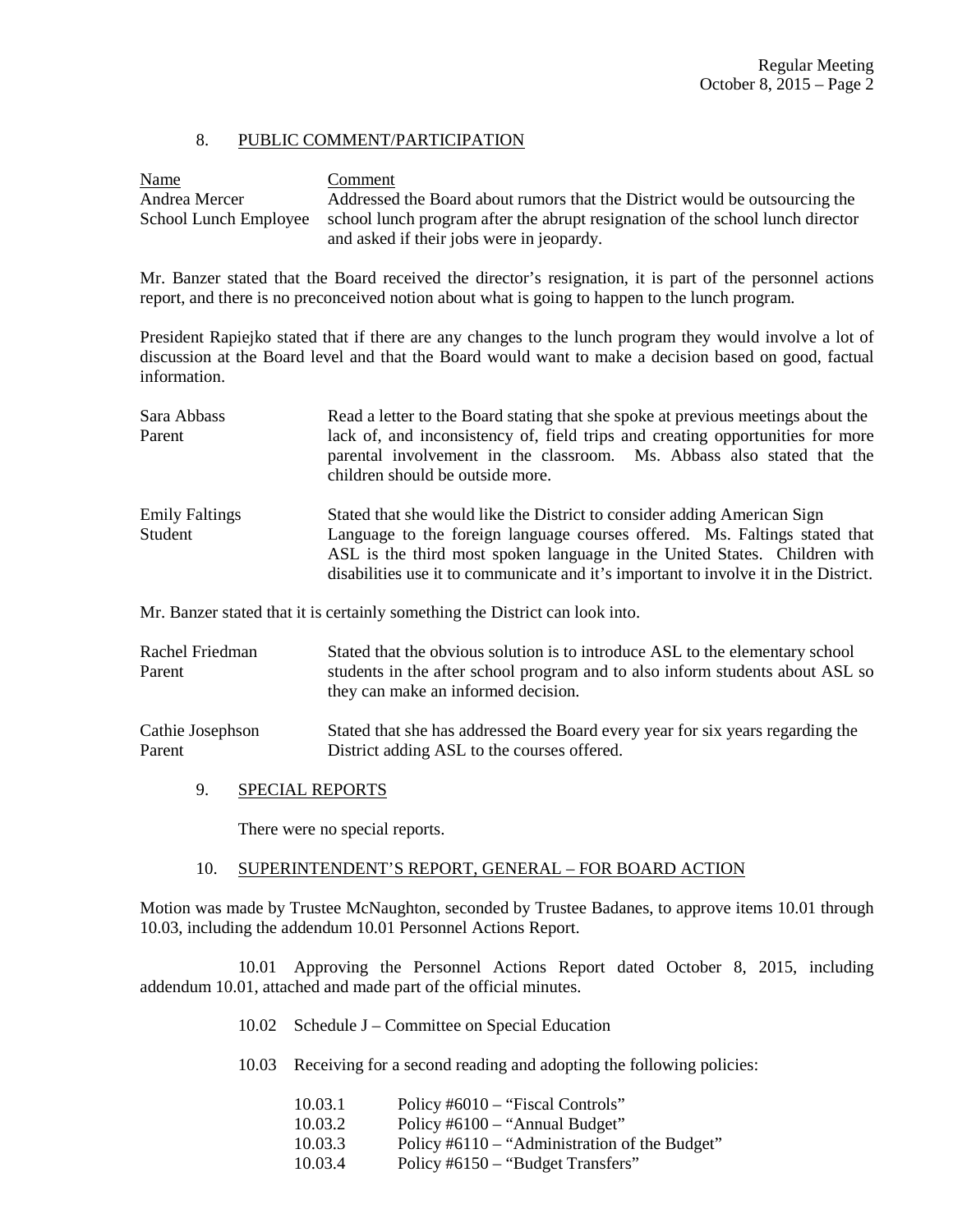| 10.03.5  | Policy #6510 – "On-Line Banking Services"        |
|----------|--------------------------------------------------|
| 10.03.6  | Policy #6600 – "Fiscal Accounting and Reporting" |
| 10.03.7  | Policy #6650 – "Claims Auditor"                  |
| 10.03.8  | Policy #6660 – "Independent/External Audits"     |
| 10.03.9  | Policy #6680 – "Internal Audit Function"         |
| 10.03.10 | Policy #6800 – "Fixed Asset Accounting"          |
| 10.03.11 | Policy #6810 – "Payroll Procedures"              |

Vote on Trustee McNaughton's motion to approve items 10.01 through 10.03, including addendum 10.01 Personnel Actions Report was unanimously carried by those present.

Motion was made by Trustee Thompson, seconded by Trustee Topel, to table items 10.04.1, 10.04.2, 10.04.3, 10.04.4 and 10.04.5, and approve items 10.04.6, 10.04.7 and 10.04.8

10.04 Receiving for a first reading the following policies:

| 10.04.1 | Tabled                                                  |
|---------|---------------------------------------------------------|
| 10.04.2 | Tabled                                                  |
| 10.04.3 | Tabled                                                  |
| 10.04.4 | Tabled                                                  |
| 10.04.5 | Tabled                                                  |
| 10.04.6 | Policy #8140 – "Unsafe School Transfer Choice"          |
| 10.04.7 | Policy #8630 – "Computer Resources and Data Management" |
| 10.04.8 | Policy $#6415 - "Wire Transfers"$                       |

Vote on Trustee Thompson's motion to table items 10.04.1, 10.04.2, 10.04.3, 10.04.4, 10.04.5 and approve items 10.04.6, 10.04.7, and 10.04.8 was unanimously carried by those present.

Motion was made by Trustee Thompson, seconded by Trustee McNaughton, to approve all items under 11.

#### 11. SUPERINTENDENT'S REPORT, FINANCIAL – FOR BOARD ACTION

11.01. Taking specified action on the following BIDS:

## SCHOOL LUNCH 11.01.1 AWARD: Uniforms – School Lunch

#### **TRANSPORTATION**

 11.01.2 AWARD: Transportation for District Students with Disabilities and District Students Attending Out-of-District Schools

 11.02 Approving a 2015-2016 Tuition Contract for Special Education Services between the Board of Education of the Commack Union Free School District and the Board of Education of the Northport-East Northport Union Free School District

 11.03 Approving a Rider to Agreement between the Board of Education of the Northport-East Northport Union Free School District and the Larkfield Manor (ENMS)

 11.04 Approving a Supplementary Education Services Agreement between the Northport-East Northport Union Free School District and St. James Tutoring, Inc./Education at Mather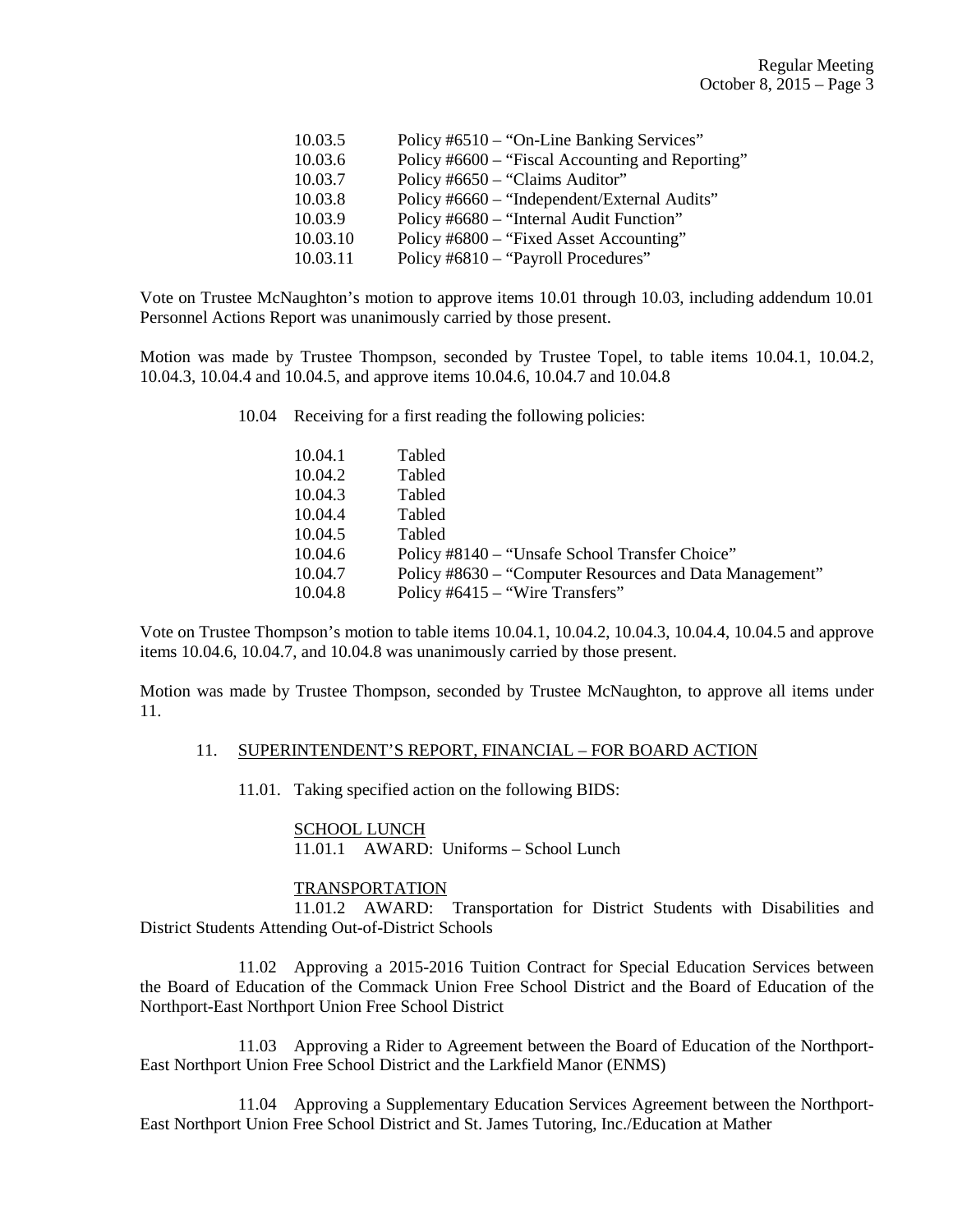11.05 Approving a Supplementary Education Services Agreement between the Northport-East Northport Union Free School District and Iron Mountain Information Management, Inc. (HR)

 11.06 Approving a Supplementary Education Services Agreement between the Northport-East Northport Union Free School District and NCS Pearson, Inc. (AIS/RTI)

 11.07 Approving a Program Confirmation and Invoice between the Northport-East Northport Union Free School District and Theodore Roosevelt Sanctuary & Audubon Center (FAS)

 11.08 Approving a Fire Island Lighthouse School Visitation Application between the Northport-East Northport Union Free School District and Fire Island Lighthouse Preservation Society (DAS)

 11.09 Approving a Contract between the Northport-East Northport Union Free School District and Suffolk County Vanderbilt Mansion/Museum/Planetarium (DAS)

11.10 Approving the following resolution:

 "RESOLVED, that the Board of Education accept the donation of \$50.00 toward the purchase of classroom supplies for Dickinson Avenue Elementary School and increase the 2015-2016 budget code A2110.5030.11.0200 by \$50.00 for this purpose.

 RESOLVED, that the Board of Education hereby approves an increase in the revenue code A2705 of the 2015-2016 budget by \$50.00 with the understanding that this increase in revenue is the result of the Dickinson Avenue Elementary School participation in Target "Thanks a Billion" Program."

11.11 Approving the following resolution:

 "RESOLVED, that the Board of Education accept the donation of \$951.71 toward the purchase of classroom supplies for Dickinson Avenue Elementary School and increase the 2015-2016 budget code A2110.5030.11.0200 by \$951.71 for this purpose.

 RESOLVED, that the Board of Education hereby approves an increase in the revenue code A2705 of the 2015-2016 budget by \$951.71 with the understanding that this increase in revenue is the result of the Dickinson Avenue Elementary School participation in the Stop and Shop A+ School Rewards Program."

 11.12 Approving the Treasurer's Report and Monthly Summary of Receipts and Disbursements

- 11.12.1 Treasurer's Report for the period June 1, 2015 through June 30, 2015
- 11.12.2 Monthly Summary of Receipts and Disbursements for June 2015
- 11.13 Approving the Schedule of Investments as of June 30, 2015
- 11.14 Approving the Collateral Schedule as of June 30, 2015
- 11.15 Approving the Bank Reconciliation Report for the Month Ended June 30, 2015

 11.16 Approving the General Fund Projected Cash Flow Statement for the Year Ending 2014-2015, Actual Data July 1, 2014 – June 30, 2015

 11.17 Approving the School Lunch Profit and Loss Statements for the Month Ending June 30, 2015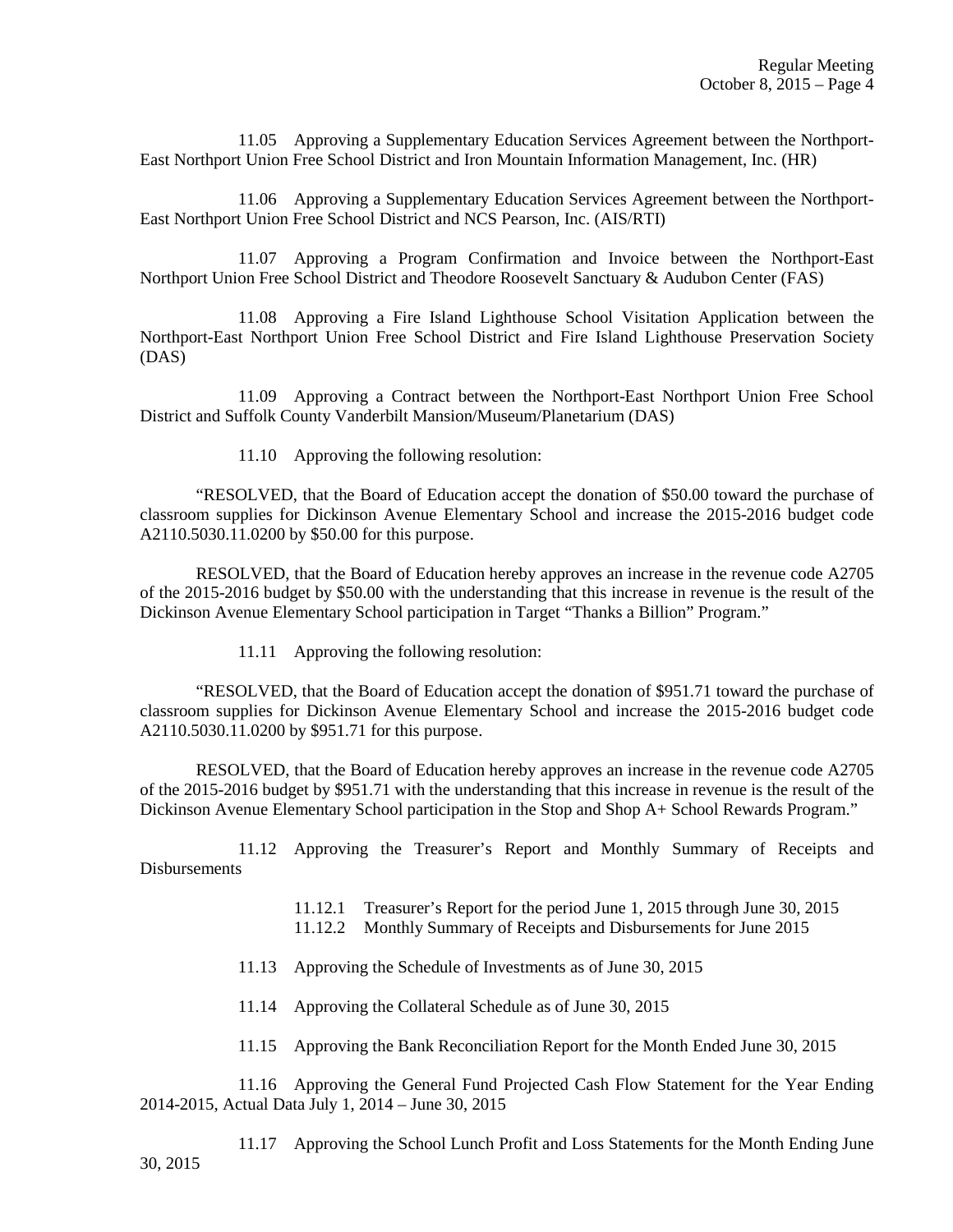11.18 Approving the Monthly Revenue and Budget Status Report – School Lunch for the Month Ending June 30, 2015

 11.19 Approving the Monthly Revenue and Budget Status Report – Special Aid Fund for the Month Ending June 30, 2015

 11.20 Approving the Monthly Revenue and Budget Status Report – General Fund for the Month Ending June 30, 2015

 11.21 Approving the Monthly Revenue and Budget Status Report – Capital Fund for the Month Ending June 30, 2015

 11.22 Approving the Quarterly Student Activity Account Reports for the period April 2015 – June 2015 for:

11.22.1 Northport High School

11.22.2 East Northport Middle School

11.22.3 Northport Middle School

 11.23 Approving the Quarterly Trial Balance Report for All District Funds for the period July 1, 2014 – June 30, 2015

 11.24 Approving the Quarterly Budget Transfer Report for the period April 1, 2015 – June 30, 2015

 11.25 Approving the Claims Auditor's Report for Warrants and Schedule of Claims for payments dated:

August 7, 2015 (Payroll Trust & Agency Warrant), August 14, 2015 (Payroll Trust & Agency Warrant), August 17, 2015 (Accounts Payable Warrant), August 28, 2015 (Payroll Trust & Agency Warrant), August 31, 2015 (Accounts Payable Warrant), August 2015 (Claims Audit Report)

 11.26 Approving the following resolutions to Appropriate Reserves, Confirm Budget and Set Tax Levy for 2015-2016:

 11.26.1 "RESOLVED, that pursuant to voter approval on May 19, 2015 of Proposition No. 1, the 2015-2016 Budget Appropriations shall be, Proposition 1, Annual School District Budget \$159,588,325; Total Budget Appropriation \$159,588,325"

 11.26.2 "RESOLVED, that pursuant to Section 1318, Subdivision 1, of the Real Property Tax Law, the District shall retain \$6,379,374 of its 2014-2015 total unassigned fund balance, said amount being 4.00% of the voter approved budget and shall apply to the 2015-2016 tax levy the sum of \$2,600,000, the remainder of the 2014-2015 total unassigned fund balance."

 11.26.3 "RESOLVED, that pursuant to Subdivision 12 of Section 1604 of the Education Law, the estimated receipts, including the application of the remaining unassigned fund balance as determined above in 11.26.2 and the required tax levy of taxes for school district purposes, be established as follows:

Estimated Receipts: \$19,369,016; Tax Levy (includes estimated STAR reimbursement of \$9,500,000): \$140,219.309."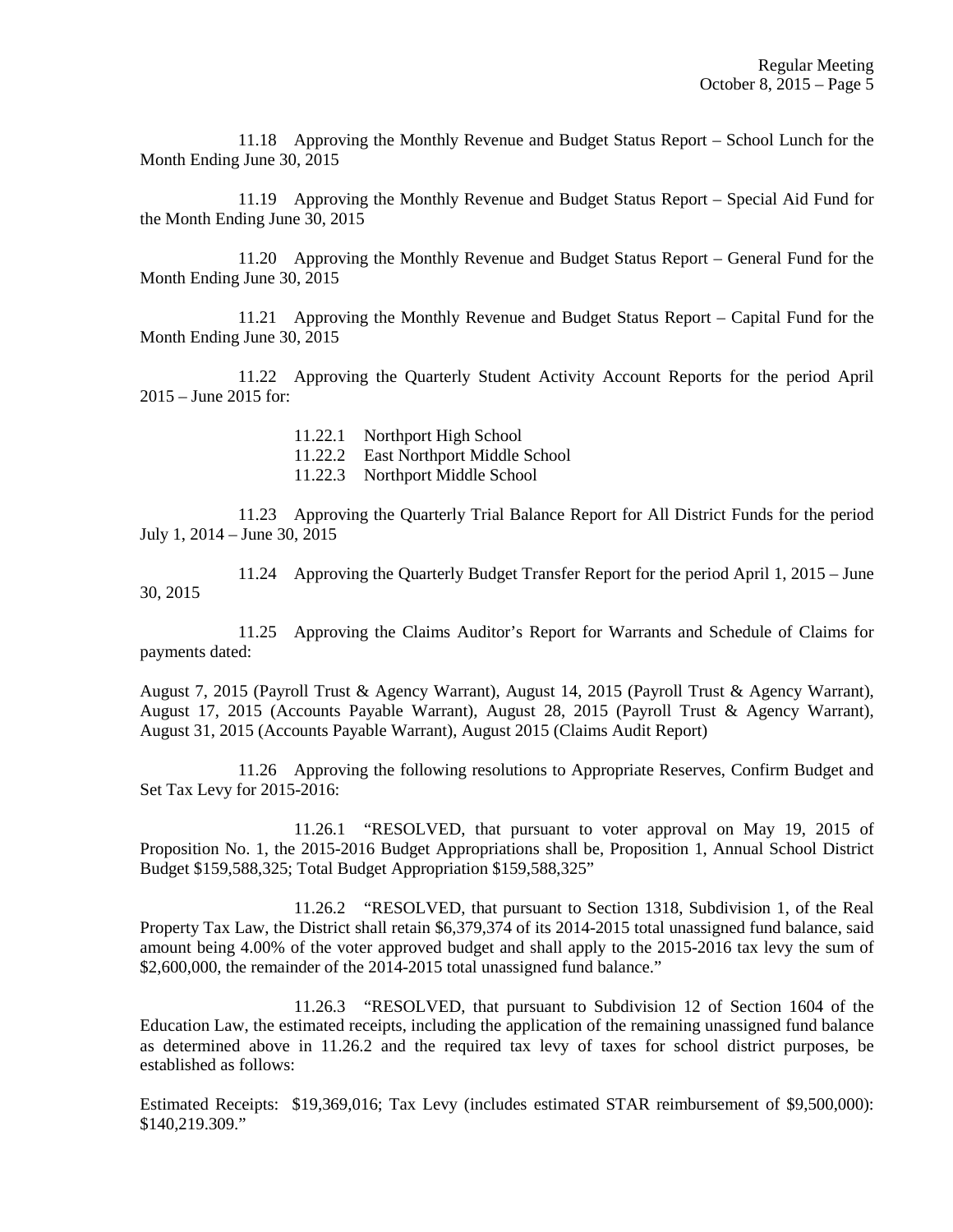11.26.4 "RESOLVED, that pursuant to 259 and Subdivision 5(a), Section 1804 of the Education Law, the following additional tax levy also be established:

For the School District Library as requested by the Library Trustees: \$9,607,400."

 11.26.5 "RESOLVED, that pursuant to Section 8 of the Suffolk County Tax Act and based upon the assessed valuation which has been certified to the District by the Town Assessor, the following computed tax rate per \$100 of assessed valuations be adopted and order certified to the Supervisor of the Town, together with the dollar amounts to be raised by the President of the Board:

For Regular School Purposes: Amount to be levied \$140,219,309; Estimated Tax Rate/100 AV \$174.278 For School District Public Library Amount to be levied \$9,607,400; Estimated Tax Rate/100 AV \$11.941"

 11.27 Approving an Agreement between Adelphi University's High School Program and Northport High School

11.28 Receiving the following donation to the District:

 11.28.1 \$100.00 from Agatha and Santo Tantillo to the Michael C. Kauffman Memorial Scholarship

 11.29 Approving the Treasurer's Report and Monthly Summary of Receipts and Disbursements:

> 11.29.1 Treasurer's Report for the period July 1, 2015 through July 31, 2015 11.29.2 Monthly Summary of Receipts and Disbursements for July 2015

11.30 Approving the Schedule of Investments as of July 31, 2015

11.31 Approving the Collateral Schedule as of July 31, 2015

11.32 Approving the Bank Reconciliation Report for the Month Ended July 31, 2015

 11.33 Approving the General Fund Projected Cash Flow Statement for the Year Ending 2015-2016, Actual Data July 1, 2015 – July 31, 2015, Estimated Data August 1, 2015 – June 30, 2016

11.34 Approving Transfer of General Fund Appropriations in the 2015-2016 budget

11.35 Approving Transfer of General Fund Appropriations in the 2015-2016 budget

11.36 Approving Transfer of Capital Fund Appropriations in the 2015-2016 budget

 11.37 Approving Monthly Revenue and Budget Status Report – School Lunch Fund for the Month Ending July 31, 2015

 11.38 Approving Monthly Revenue and Budget Status Report – General Fund for the Month Ending July 31, 2015

 11.39 Approving Monthly Revenue and Budget Status Report – Capital fund for the Month Ending July 31, 2015

Vote on trustee McCue's, motion to approve all items under 11. was unanimously carried by those present.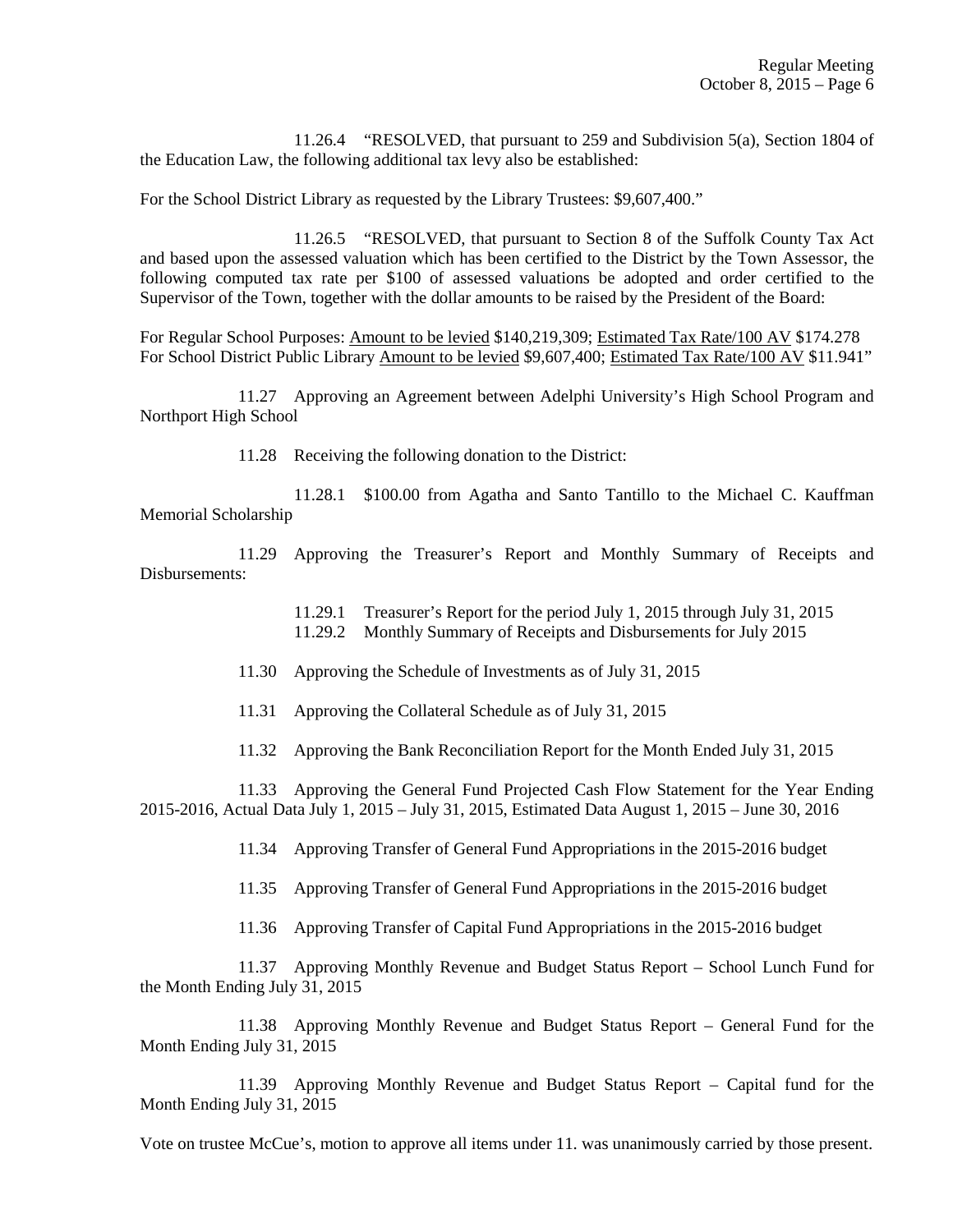## 12. SUPERINTENDENT'S REPORT – FOR INFORMATION ONLY

12.01 Schedule H – Use of Facilities

# 13. UNFINISHED BUSINESS

# 14. NEW BUSINESS

 14.01 Discussion of the New York State School Boards Association 2015 Annual Business Meeting Proposed By-Law Amendments and Resolutions

The Board reviewed the 2015 Proposed Resolutions discussed at the Nassau-Suffolk School Boards Association Annual Resolutions Dinner Meeting attended by Trustee Pisacani and Trustee Topel.

The Board voted as follows:

Proposed Bylaw Amendment Recommended for Adoption

- 1. Adjust NYSSBA membership dues increases to CPI Support
- 2. Technical change in NYSSBA Area designations Support

Proposed Resolutions recommended for Adoption

- 1. Authorization/funding for extension of academic year or school day Support
- 2. Scheduling/frequency of state administered standardized assessments Support Amendment 1 – Oppose
	- Amendment 2 Support
- 3. Sharing of programs/services with public colleges/municipalities Support
- 4. NYS assume costs for tuitions of students at state schools for blind and deaf Support
- 5. Prohibit governor from including non-fiscal measures in Executive Budget Support
- 6. Modify ACA penalties on employers for health insurance premiums that exceed benchmarks Support
- 7. Reform current legal notice publication requirements Support
- 8. Grant public schools same exemptions from law/regulation as given charter schools Oppose
- 9. Delay effective dates of new laws and regulation Support Amendment 1 – Support
- 10. Require design of APPR process that informs instruction and promotes student learning Support Amendment 1 – Oppose
- 11. Permit board of education and voters to establish voting wards Oppose
- 12. NYS subsidize veterans property tax exemptions Support
- 13. State intervention in schools deemed to be financially mismanaged Oppose
- 14. Oppose raising charter school cap Support
- 15. Require charter schools to enroll/retain ELL and special needs students at comparable rate Support
- 16. Expand access to AP, IB, other enrichment programs through online delivery Support
- 17. Oppose expansion of mayoral control beyond NYC Support
- 18. Funding to expand career and technical education programs Support
- 19. Incorporate prekindergarten into operational school aid formula(s) Oppose
- 20. Aid prekindergarten transportation to same extent as K-12 Support

Proposed Resolutions not recommended for Adoption

- 21. Require NYSSBA to dissolve Student Achievement Institute Oppose
- 22. Deny NYSSBA acceptance of targeted funding without prior membership approval Oppose
- 23. NYSSBA employee compensation be considered public information Support
- 24. NYSSBA make public names of all donors and amounts of donations Support